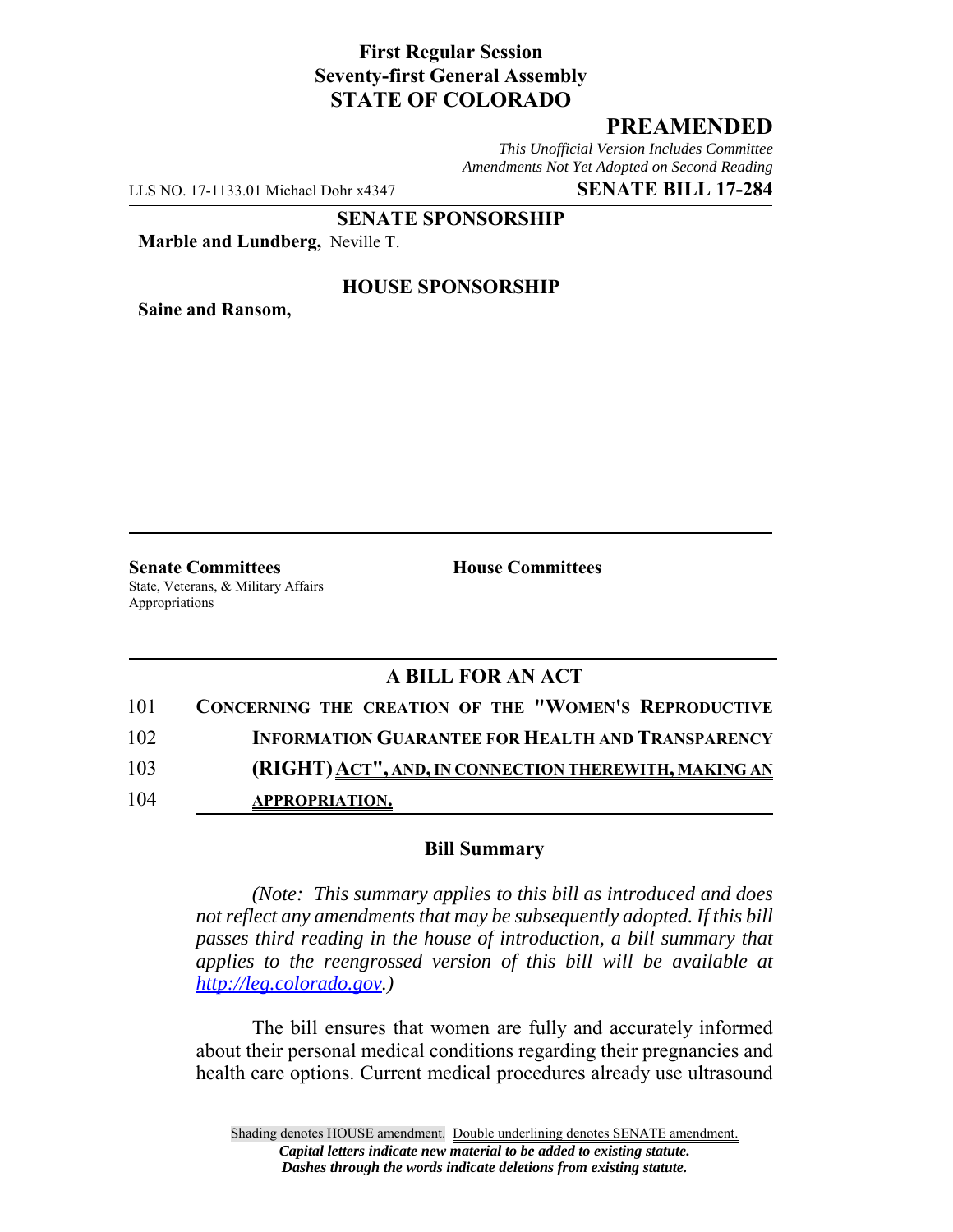technology to provide information regarding the gestational age of a child in utero. The bill ensures that a woman has the opportunity to see or forego seeing her ultrasound. The bill gives the woman a choice between an abdominal or vaginal ultrasound. The bill allows a woman the opportunity to find a provider of ultrasound technology that will provide the service free of charge. The bill requires that a woman be given full and accurate information regarding her abortion. The bill describes the information that the physician performing the abortion provides to the woman, and gives the woman an opportunity to sign or refuse to sign a receipt of information. The bill requires the abortion provider to provide certain information to the woman at least 24 hours prior to performing an abortion.

The bill creates a civil right of action for noncompliance with the requirements, making a physician's noncompliance with the requirements unprofessional conduct and making a violation of the requirements a crime.

| $\mathbf{1}$   | Be it enacted by the General Assembly of the State of Colorado:       |
|----------------|-----------------------------------------------------------------------|
| $\overline{2}$ | <b>SECTION 1.</b> In Colorado Revised Statutes, add part 4 to article |
| 3              | 6 of title 25 as follows:                                             |
| $\overline{4}$ | PART <sub>4</sub>                                                     |
| 5              | <b>INFORMED DECISION-MAKING</b>                                       |
| 6              | 25-6-401. Short title. THE SHORT TITLE OF THIS PART 4 IS THE          |
| $\overline{7}$ | "WOMEN'S REPRODUCTIVE INFORMATION GUARANTEE FOR HEALTH AND            |
| 8              | TRANSPARENCY (RIGHT) ACT".                                            |
| 9              | 25-6-402. Legislative declaration. (1) THE GENERAL ASSEMBLY           |
| 10             | <b>FINDS THAT:</b>                                                    |
| 11             | CURRENT MEDICAL PROCEDURES INVOLVING SURGERY OR<br>(a)                |
| 12             | WOMEN'S PREGNANCIES REQUIRE THE USE OF AN ULTRASOUND OR OTHER         |
| 13             | ENDOSCOPIC PROCEDURE TO ENSURE ACCURATE PROGNOSIS;                    |
| 14             | (b) ULTRASOUND TECHNOLOGY IS GENERALLY ACCEPTED IN THE                |
| 15             | MEDICAL COMMUNITY AS AN EFFICIENT AND ACCURATE MEANS OF               |
| 16             | EXAMINING THE HEALTH OF BOTH INTERNAL ORGANS AND UNBORN               |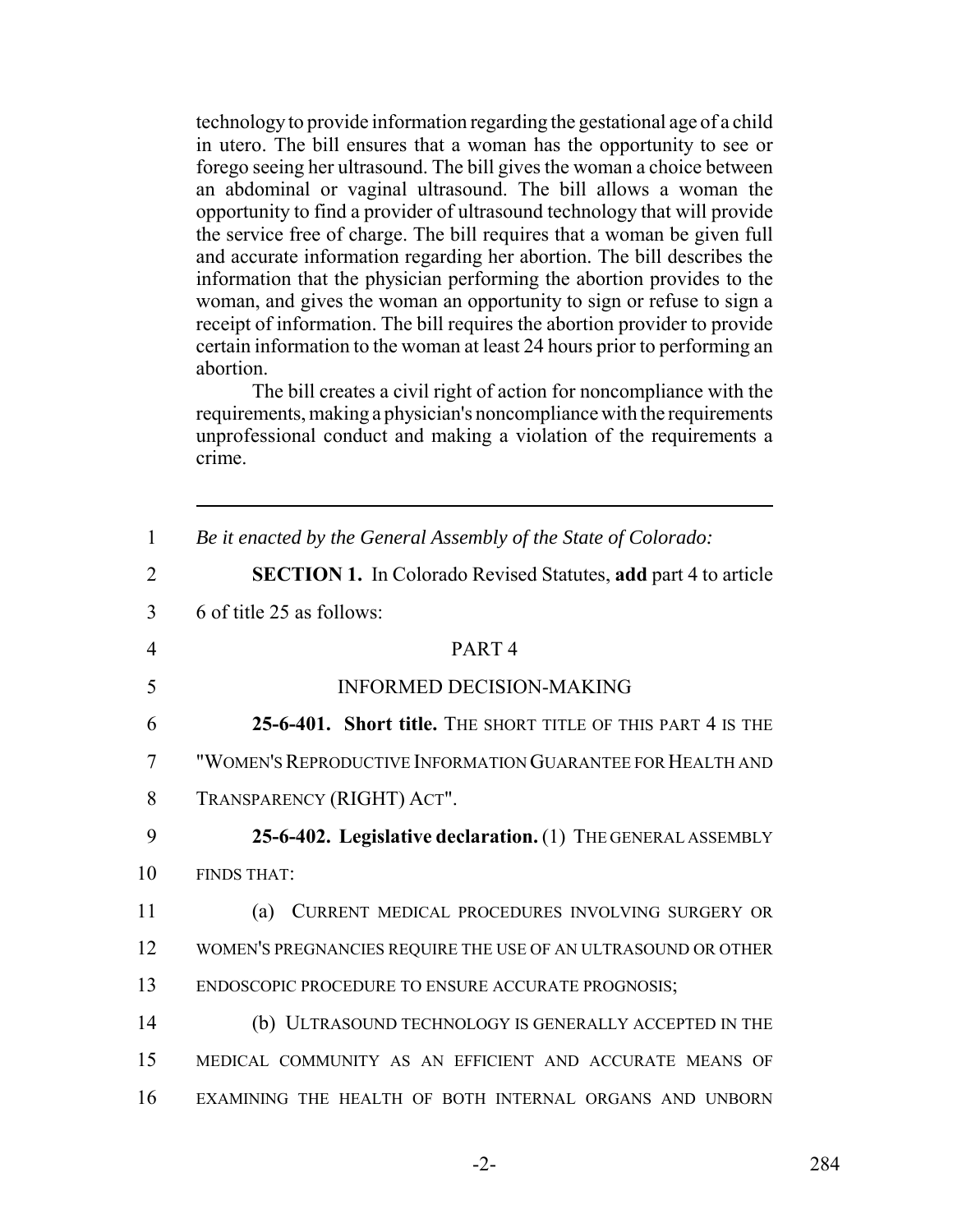CHILDREN;

 (c) ULTRASOUND TECHNOLOGY IS ALREADY REGULARLY USED BY ABORTION CLINICS, BY THEIR OWN ADMISSION, TO DETERMINE THE AGE OF THE UNBORN CHILD, TO DATE THE PREGNANCY, AND TO DETERMINE THEIR FEE SCALE PRIOR TO AN ABORTION BEING PERFORMED. ANY PROVIDER WHO DOES NOT PERFORM AN ULTRASOUND PRIOR TO AN ABORTION IS PUTTING THE HEALTH AND POTENTIALLY THE LIFE OF THE WOMAN IN DANGER.

9 (d) THOUSANDS OF ABORTIONS ARE PERFORMED EACH YEAR IN COLORADO. AN UNDISCLOSED NUMBER OF THESE ARE PERFORMED WITHOUT FULL DISCLOSURE TO PREGNANT WOMEN REGARDING THE 12 ACCURATE INFORMATION PROVIDED BY ULTRASOUND TECHNOLOGY.

 (e) ECTOPIC PREGNANCIES THAT ARE UNDETECTED DURING 14 ABORTION PRESENT A DANGER TO THE LIFE OF THE MOTHER;

 (f) EVERY YEAR, THOUSANDS OF UNBORN CHILDREN ARE ABORTED WHILE THE MOTHER IS DENIED THE OPPORTUNITY TO SEE THE UNBORN CHILD FOR HERSELF;

 (g) LACK OF TRANSPARENCY ON THE PART OF ABORTION PROVIDERS CREATES UNAWARENESS ON BEHALF OF THE EXPECTANT MOTHER REGARDING THE GESTATIONAL AGE AND DEVELOPMENT OF HER UNBORN CHILD;

22 (h) UNAWARENESS OF FETAL DEVELOPMENT, LACK OF ACCURATE INFORMATION REGARDING THE CARE FOR AND FUTURE OF CHILDREN WITH DISABILITIES IN A MODERN MEDICAL WORLD, AND LACK OF EDUCATION ON THE SUPPORT AND RESOURCES AVAILABLE DURING AND AFTER PREGNANCY ARE CONTRIBUTING FACTORS TO THE NUMBER OF ABORTIONS PERFORMED IN COLORADO FOR REASONS OF THE CHILD'S MINOR PHYSICAL DISABILITY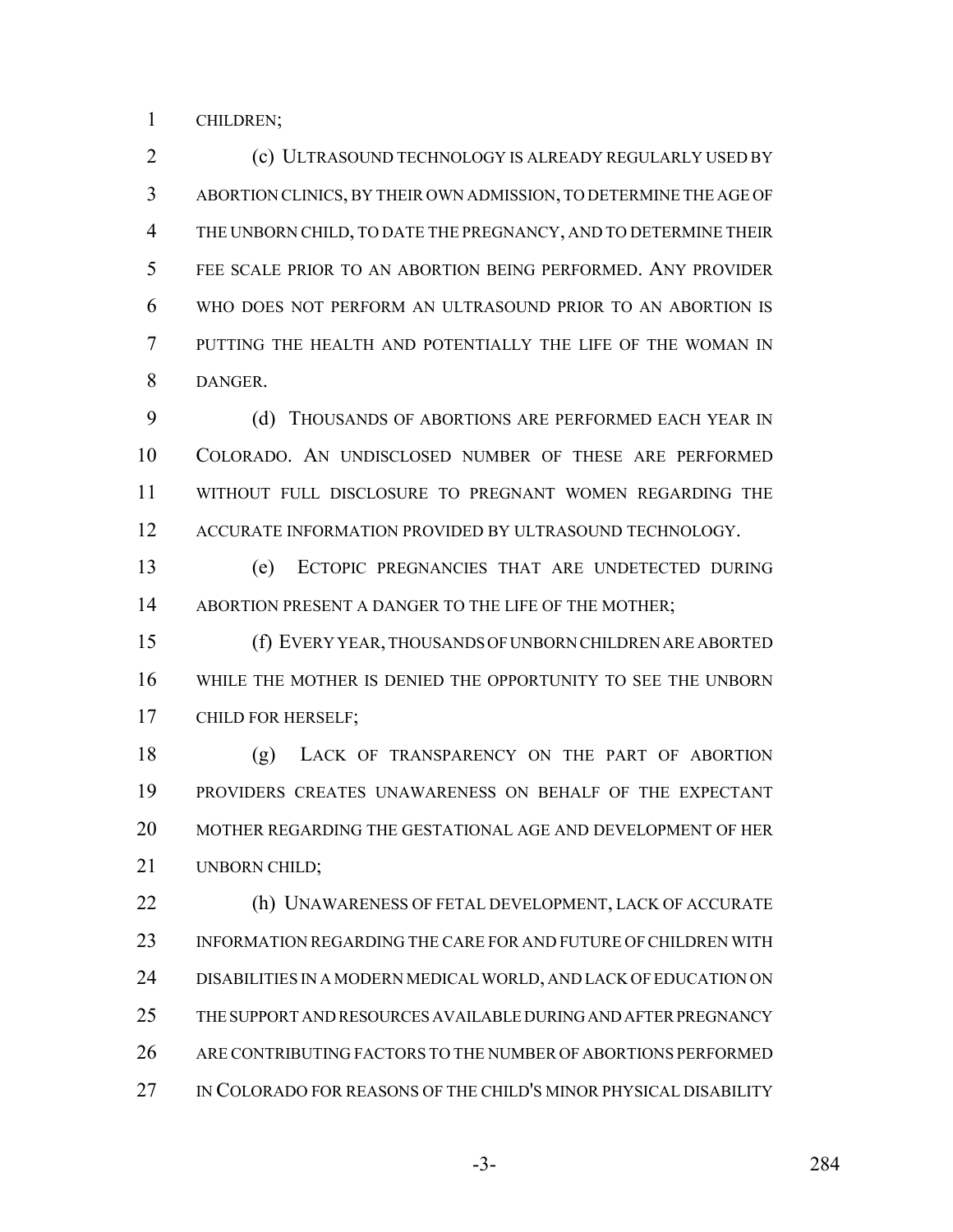OR THE INCONVENIENCE OF AN "UNPLANNED" PREGNANCY; AND

2 (i) WOMEN WHO ARE GIVEN THE OPTION TO VIEW ULTRASOUND PICTURES AND LISTEN TO THEIR CHILD'S HEARTBEAT CAN MAKE AN INFORMED, EDUCATED HEALTH CARE DECISION BASED ON SCIENTIFIC INFORMATION MADE AVAILABLE THROUGH ULTRASOUND TECHNOLOGY.

 (2) BASED ON THE FINDINGS IN SUBSECTION (1) OF THIS SECTION, THE GENERAL ASSEMBLY DECLARES IT IS THE PURPOSE OF THIS PART 4 TO: 8 (a) ENSURE THAT EACH WOMAN CONSIDERING AN ABORTION HAS THE OPPORTUNITY TO RECEIVE COMPLETE INFORMATION ON THE REALITY AND STATUS OF HER PREGNANCY AND OF HER UNBORN CHILD AND THAT EACH WOMAN SUBMITTING TO AN ABORTION DO SO ONLY AFTER SHE HAS 12 BEEN GIVEN THIS INFORMATION;

 (b) PROTECT THE UNBORN CHILD FROM A WOMAN'S UNINFORMED 14 DECISION TO HAVE AN ABORTION;

 (c) REDUCE "THE RISK THAT A WOMAN MAY ELECT AN ABORTION, ONLY TO DISCOVER LATER, WITH DEVASTATING PSYCHOLOGICAL CONSEQUENCES, THAT HER DECISION WAS NOT FULLY INFORMED", AS STATED BY THE UNITED STATES SUPREME COURT IN *PLANNED PARENTHOOD v. CASEY,* 505 U.S. 833, 882 (1992); AND

20 (d) ADOPT THE CONSTRUCTION OF THE TERM "MEDICAL EMERGENCY" ACCEPTED BY THE UNITED STATES SUPREME COURT IN *PLANNED PARENTHOOD v. CASEY,* 505 U.S. 833 (1992).

 **25-6-403. Definitions.** AS USED IN THIS PART 4, UNLESS THE CONTEXT OTHERWISE REQUIRES:

 (1) "ABORTION" MEANS THE ACT OF USING OR PRESCRIBING ANY INSTRUMENT, MEDICINE, DRUG, OR ANY OTHER SUBSTANCE, DEVICE, OR MEANS WITH THE INTENT TO TERMINATE THE PREGNANCY OF A WOMAN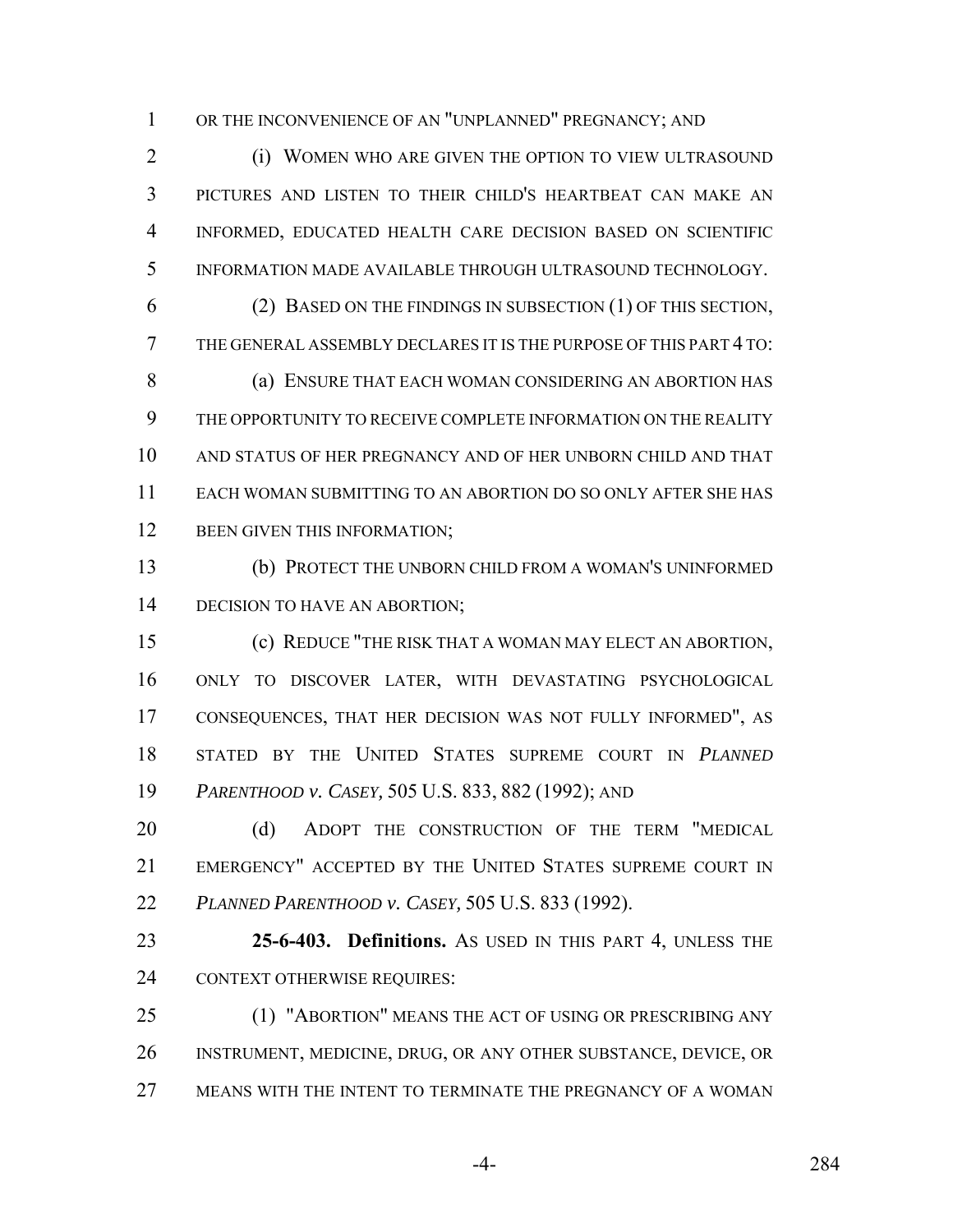| $\mathbf{1}$   | WITH KNOWLEDGE OR REASON TO BELIEVE THAT THE TERMINATION BY       |
|----------------|-------------------------------------------------------------------|
| $\overline{2}$ | THOSE MEANS WILL CAUSE THE DEATH OF THE UNBORN CHILD. SUCH USE,   |
| 3              | PRESCRIPTION, OR MEANS IS NOT AN ABORTION IF DONE WITH THE INTENT |
| $\overline{4}$ | TO:                                                               |
| 5              | SAVE THE LIFE OR PRESERVE THE HEALTH OF AN UNBORN<br>(a)          |
| 6              | CHILD;                                                            |
| 7              | (b) REMOVE A DEAD UNBORN CHILD WHO DID NOT DIE AS A RESULT        |
| 8              | OF AN INTENTIONAL, KNOWING, OR RECKLESS ACTION TO TERMINATE A     |
| 9              | PREGNANCY; OR                                                     |
| 10             | (c) REMOVE AN ECTOPIC PREGNANCY.                                  |
| 11             | (2) "ABORTION PROVIDER" MEANS:                                    |
| 12             | (a) A PHYSICIAN PERFORMING OR INDUCING AN ABORTION; OR            |
| 13             | (b) A PERSON WHO IS EMPLOYED AT OR BY THE FACILITY WHERE          |
| 14             | THE ABORTION IS TO BE PERFORMED OR INDUCED AND WHO WILL           |
| 15             | PHYSICALLY ASSIST IN THE PROCEDURE; OR                            |
| 16             | (c) A PERSON EMPLOYED AT THE FACILITY WHO IS DESIGNATED FOR       |
| 17             | ADMINISTRATIVE DUTIES DIRECTLY CONCERNING THE PATIENT.            |
| 18             | (3) "FETAL SAC" MEANS THE STRUCTURE SURROUNDING THE FETUS         |
| 19             | THAT CAN BE USED TO DETERMINE IF AN INTRAUTERINE PREGNANCY        |
| 20             | EXISTS.                                                           |
| 21             | "MEDICAL EMERGENCY" MEANS A CONDITION THAT SO<br>(4)              |
| 22             | COMPLICATES THE MEDICAL CONDITION OF A PREGNANT WOMAN AS TO       |
| 23             | NECESSITATE THE IMMEDIATE TERMINATION OF HER PREGNANCY TO AVERT   |
| 24             | HER DEATH OR FOR WHICH A DELAY WILL CREATE SERIOUS RISK OF        |
| 25             | SUBSTANTIAL AND IRREVERSIBLE IMPAIRMENT OF A MAJOR BODILY         |
| 26             | FUNCTION.                                                         |

(5) "VIABLE PREGNANCY" MEANS A PREGNANCY IN WHICH A FETAL

-5- 284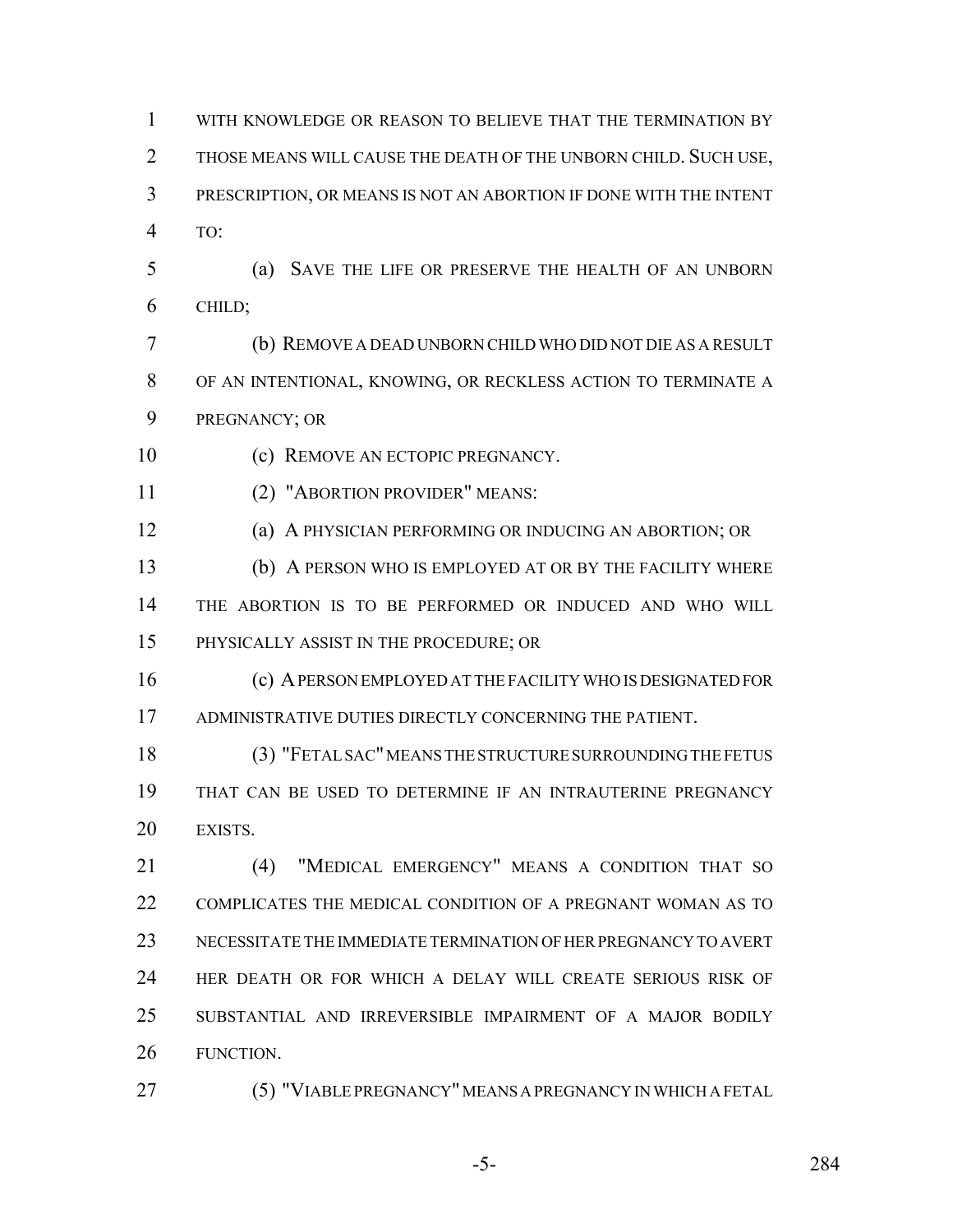SAC IS LOCATED INSIDE THE UTERUS AND A FETAL HEARTBEAT IS DETECTABLE WITHIN THE FETAL SAC.

 **25-6-404. Receipt of information.** (1) THE ATTORNEY GENERAL SHALL ESTABLISH POLICIES AND PROCEDURES FOR THE COLLECTION AND REVIEW OF ALL INFORMATION RECEIPTS.

 (2) THE ATTORNEY GENERAL SHALL ALSO ESTABLISH POLICIES AND PROCEDURES FOR CONDUCTING INSPECTIONS AND INVESTIGATIONS PURSUANT TO COMPLAINTS RECEIVED BY THE ATTORNEY GENERAL AND MADE AGAINST ANY ABORTION CLINIC.

 (3) THE ATTORNEY GENERAL SHALL RECEIVE, RECORD, AND TAKE ACTION ON COMPLAINTS IN ACCORDANCE WITH ESTABLISHED POLICIES AND PROCEDURES.

 (4) EXCEPT IN THE CASE OF A MEDICAL EMERGENCY, AN ABORTION SHALL NOT BE PERFORMED OR INDUCED WITHOUT A SIGNED RECEIPT OF INFORMATION. A SIGNED RECEIPT OF INFORMATION IS A FORM SIGNED BY THE WOMAN UPON WHOM THE ABORTION IS PERFORMED OR INDUCED, ACKNOWLEDGING THAT, AT LEAST TWENTY-FOUR HOURS BEFORE THE ABORTION PROCEDURE OR INDUCTION BEGAN, THE PHYSICIAN WHO IS TO PERFORM THE ABORTION HAS INFORMED THE WOMAN, ORALLY AND IN WRITING, OF THE FOLLOWING:

 (a) THE NAME OF THE PHYSICIAN WHO WILL PERFORM THE ABORTION AND ANY CURRENT DISCIPLINARY ACTION BEING TAKEN OR CONSIDERED AGAINST THE PHYSICIAN BY MEDICAL BOARDS, BOARDS OF HEALTH, OR THE STATE DEPARTMENT OF HEALTH;

 (b) A THOROUGH AND ACCURATE DESCRIPTION OF THE PROPOSED METHOD FOR PERFORMING THE ABORTION, INCLUDING INFORMATION ON THE PROBABLE GESTATIONAL AGE OF THE UNBORN CHILD AT THE TIME THE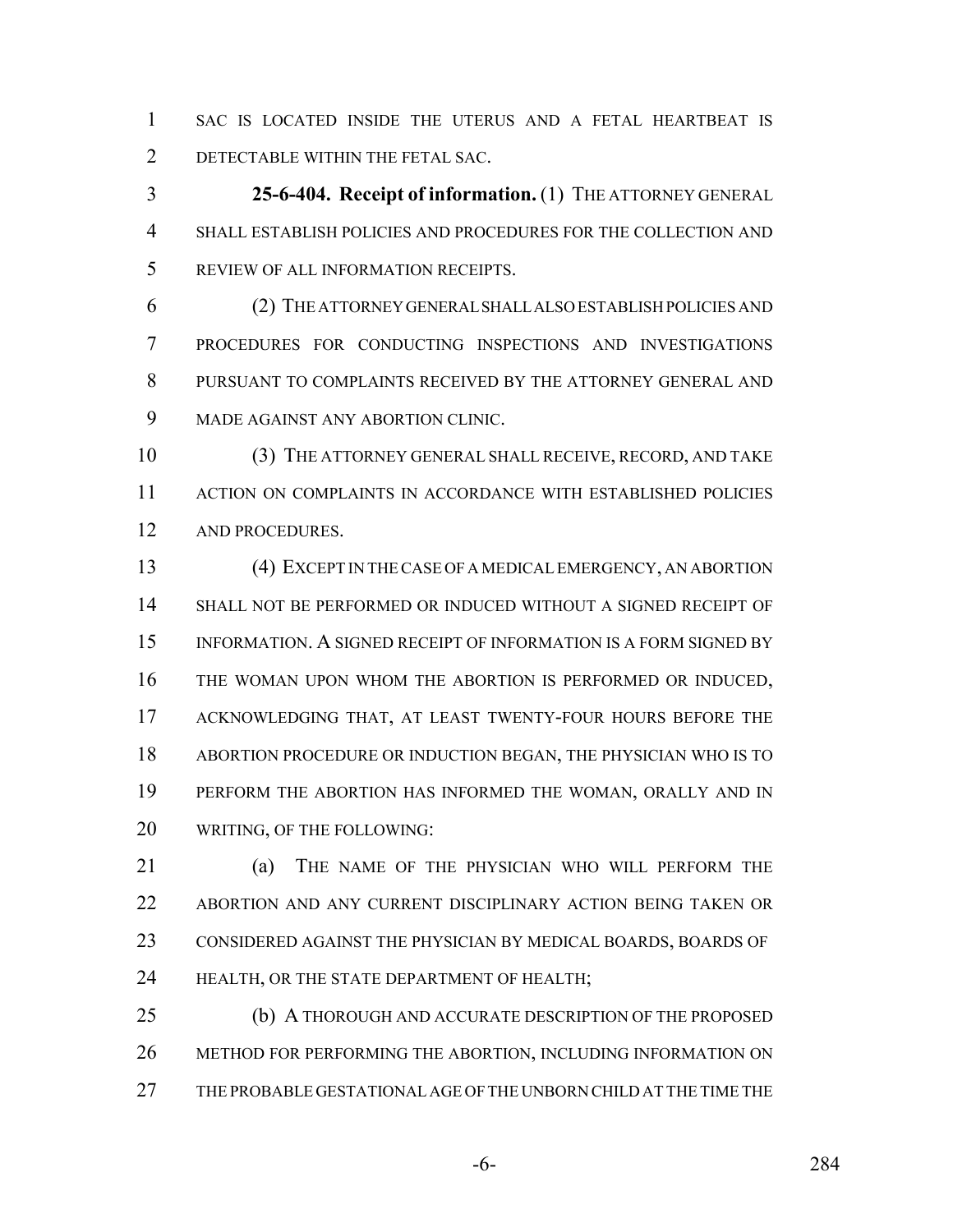ABORTION IS TO BE PERFORMED AND THE PROBABLE ANATOMICAL AND PHYSIOLOGICAL CHARACTERISTICS OF AN UNBORN CHILD AT THAT AGE;

 (c) A DESCRIPTION OF IMMEDIATE AND LONG-TERM PHYSICAL AND PSYCHOLOGICAL RISKS INVOLVED IN THE ABORTION PROCEDURE, INCLUDING BUT NOT LIMITED TO THE RISKS OF INFECTION, HEMORRHAGE, CERVICAL OR UTERINE PERFORATION, AND INFERTILITY, AND RISKS TO SUBSEQUENT PREGNANCIES;

8 (d) THE AVAILABILITY OF POTENTIAL ABORTION REVERSAL AFTER LAMINARIA INSERTION OR AFTER THE FIRST PILL IN A MEDICAL ABORTION IS TAKEN IF THE WOMAN CHANGES HER MIND ABOUT ABORTION. IF THE ABORTION PROVIDER IS UNWILLING TO PROVIDE AN ABORTION REVERSAL AT THE WOMAN'S REQUEST, THE PROVIDER MUST INFORM THE WOMAN OF OTHER PHYSICIANS OR PROVIDERS WHO MAY BE WILLING TO DO SO.

 (e) A DESCRIPTION OF ALTERNATIVES TO ABORTION, INCLUDING THE AVAILABILITY OF ADOPTION ALTERNATIVES AND THE AVAILABILITY OF FINANCIAL HELP FROM ADOPTIVE PARENTS AND OTHER SOURCES FOR PRENATAL CARE, CHILD BIRTH, AND NEONATAL CARE EXPENSES;

 (f) A DESCRIPTION OF MEDICAL ASSISTANCE BENEFITS THAT MAY BE AVAILABLE FOR PRENATAL CARE, CHILDBIRTH, AND NEONATAL CARE, TOGETHER WITH THE NAMES AND CONTACT INFORMATION FOR INDIVIDUALS AND ORGANIZATIONS THAT MAY BE WILLING TO ASSIST WITH 22 THE COSTS INVOLVED IN CARRYING THE PREGNANCY TO TERM, AND 23 INFORMATION ON THE LIABILITY OF THE FATHER FOR CHILD SUPPORT AND OTHER EXPENSES; AND

 (g) ANY OTHER MEDICAL OR OTHER INFORMATION THAT A REASONABLE PATIENT WOULD CONSIDER MATERIAL TO THE DECISION OF WHETHER OR NOT TO HAVE AN ABORTION.

-7- 284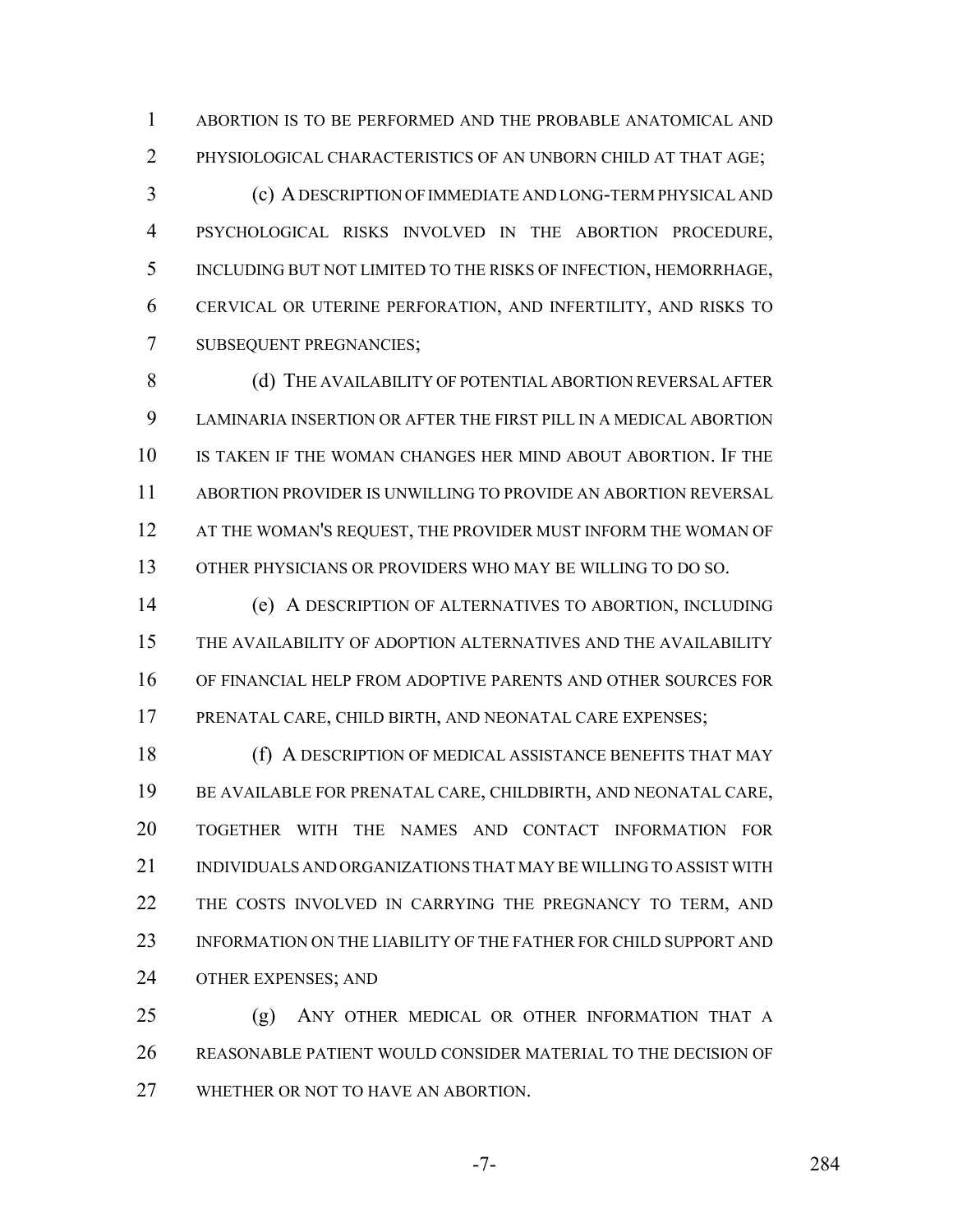(5) EVERY WOMAN HAS THE RIGHT TO REFUSE TO SIGN THE RECEIPT OF INFORMATION IF SHE DOES NOT BELIEVE SHE HAS BEEN FULLY AND ACCURATELY INFORMED IN ACCORDANCE WITH THIS SECTION.

 (6) EVERY WOMAN HAS THE RIGHT TO SIGN A DECLINE OF INFORMATION FORM, ACKNOWLEDGING THAT SHE WAS OFFERED FULL DISCLOSURE REGARDING HER PREGNANCY AND DECLINES TO REVIEW THE INFORMATION PROVIDED.

 (7) AT LEAST TWENTY-FOUR HOURS PRIOR TO THE ABORTION, THE ABORTION PROVIDER SHALL PROVIDE THE WOMAN, IN WRITING AND 10 ORALLY:

 (a) (I) THE OPPORTUNITY TO RECEIVE A PICTURE OF A CURRENT ULTRASOUND OF THE UNBORN CHILD PORTRAYING THE ENTIRE BODY OF THE UNBORN CHILD, WHICH CAN BE OBTAINED THROUGH THE USE OF A VAGINAL OR ABDOMINAL ULTRASOUND, BASED ON THE WOMAN'S CHOICE, AFTER THE ABORTION PROVIDER EXPLAINS THE ULTRASOUND QUALITY DIFFERENCES IN THE TWO METHODS AT THE WOMAN'S CURRENT STATE OF PREGNANCY. THE OPPORTUNITY SHALL INCLUDE:

 (A) AN ORAL DESCRIPTION OF ALL RELEVANT FEATURES OF THE ULTRASOUND, WITH AUDIBLE HEARTBEAT IF PRESENT;

 (B) UPON REQUEST AND WITHOUT ADDITIONAL CHARGE, A PHOTOGRAPH OR PRINT OF THE ULTRASOUND, OF MODERN QUALITY 22 CONSISTENT WITH THE CURRENT STANDARD MEDICAL PRACTICE;

**(C) A WRITTEN AND ORAL DESCRIPTION STATING WHETHER OR NOT** 24 THE WOMAN HAS A VIABLE PREGNANCY, THE LOCATION OF THE FETAL SAC, 25 AND THE PRESENCE OR ABSENCE OF A HEARTBEAT; AND

26 (D) IN ORDER TO PROVIDE THE POSSIBILITY OF A SECOND OPINION, A LIST OF ALL KNOWN ULTRASOUND PROVIDERS WITHIN A TEN-MILE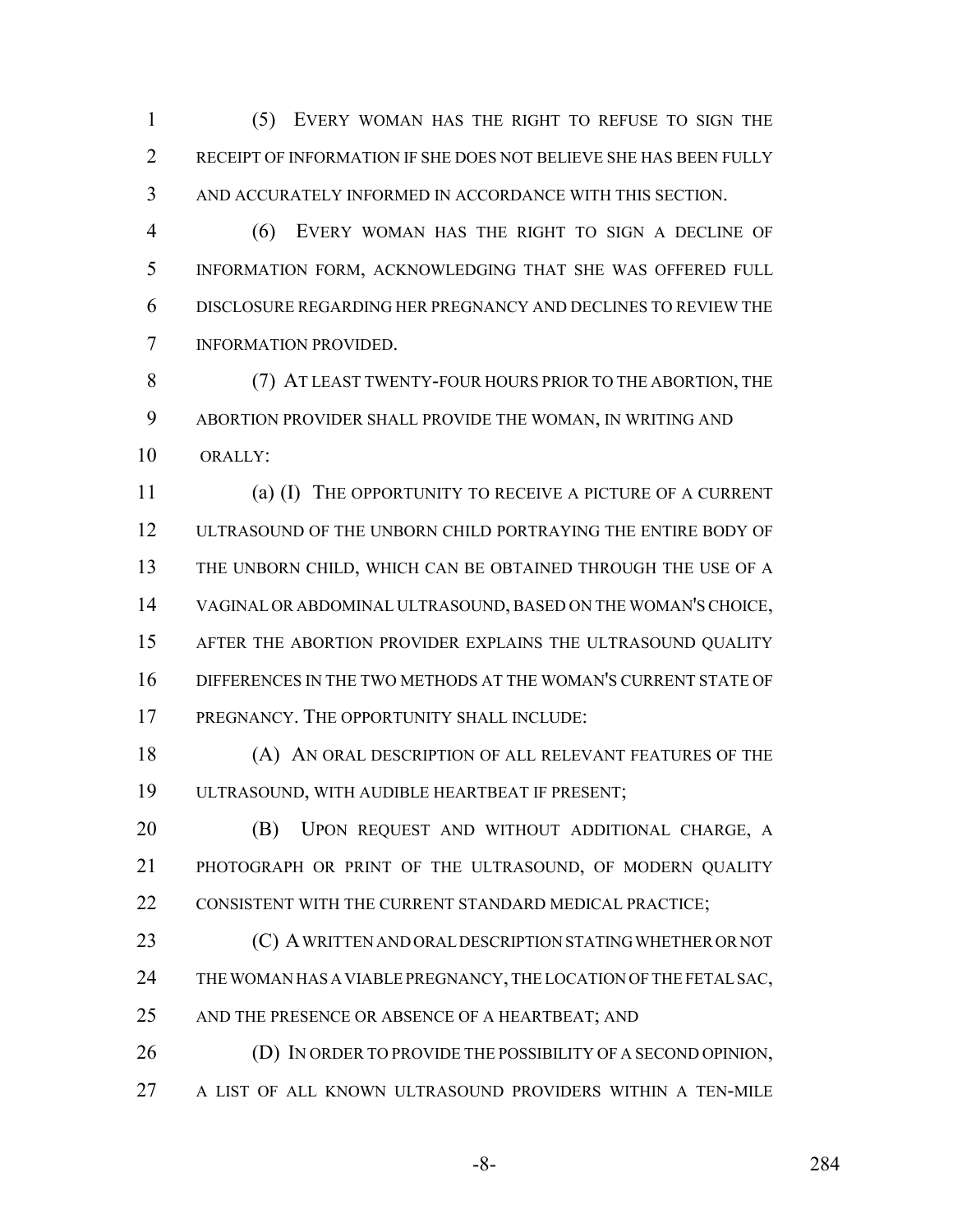RADIUS OF THE ABORTION PROVIDER, OR, IF THERE ARE NO SUCH ULTRASOUND PROVIDERS WITHIN A TEN-MILE RADIUS OF THE ABORTION PROVIDER, A LIST OF ALL KNOWN ULTRASOUND PROVIDERS WITHIN A FIFTY-MILE RADIUS OF THE ABORTION PROVIDER, WITH PARTICULAR MENTION OF THOSE WHO PERFORM ULTRASOUNDS AT NO COST TO THE WOMAN.

 (II) IF THE ABORTION PROVIDER REFUSES TO COMPLY WITH THIS SUBSECTION (7)(a), THE ABORTION PROVIDER SHALL GIVE THE WOMAN A LIST OF PROVIDERS WHO WILL PROVIDE A FREE ULTRASOUND AND COMPLY WITH THE PROVISIONS OF THIS SUBSECTION (7)(a) AT LEAST TWENTY-FOUR HOURS BEFORE THE ABORTION IS PERFORMED AND SHALL POST A PUBLIC NOTICE STATING THAT THE FACILITY DOES NOT PROVIDE ULTRASOUNDS AND IS NOT A MEDICAL FACILITY.

 (b) THE PROBABLE GESTATIONAL AGE OF THE UNBORN CHILD, INCLUDING A FETAL DEVELOPMENT CHART WITH COLOR PHOTOGRAPHS SPECIFYING WITHIN A FOUR-WEEK INCREMENT THE AGE OF THE UNBORN CHILD AND SHOWING EACH SUCCEEDING FOUR-WEEK INCREMENT DURING 18 THE PREGNANCY;

 (c) A DESCRIPTION OF THE DEVELOPMENT OF THE CHILD'S NERVE ENDINGS, WHICH BEGIN TO DEVELOP AT SEVEN WEEKS GESTATION, AND THE CHILD'S ABILITY TO FEEL PAIN, INCLUDING THE STEADILY INCREASING BODY OF MEDICAL EVIDENCE AND LITERATURE SUPPORTING THE CONCLUSION THAT AN UNBORN CHILD MAY FEEL PAIN FROM AROUND ELEVEN WEEKS TO THIRTEEN WEEKS, OR EVEN AS EARLY AS FIVE AND ONE-HALF WEEKS;

26 (d) A STATEMENT THAT THE WOMAN IS FREE TO WITHHOLD OR WITHDRAW HER CONSENT TO THE ABORTION AT ANY TIME WITHOUT

-9- 284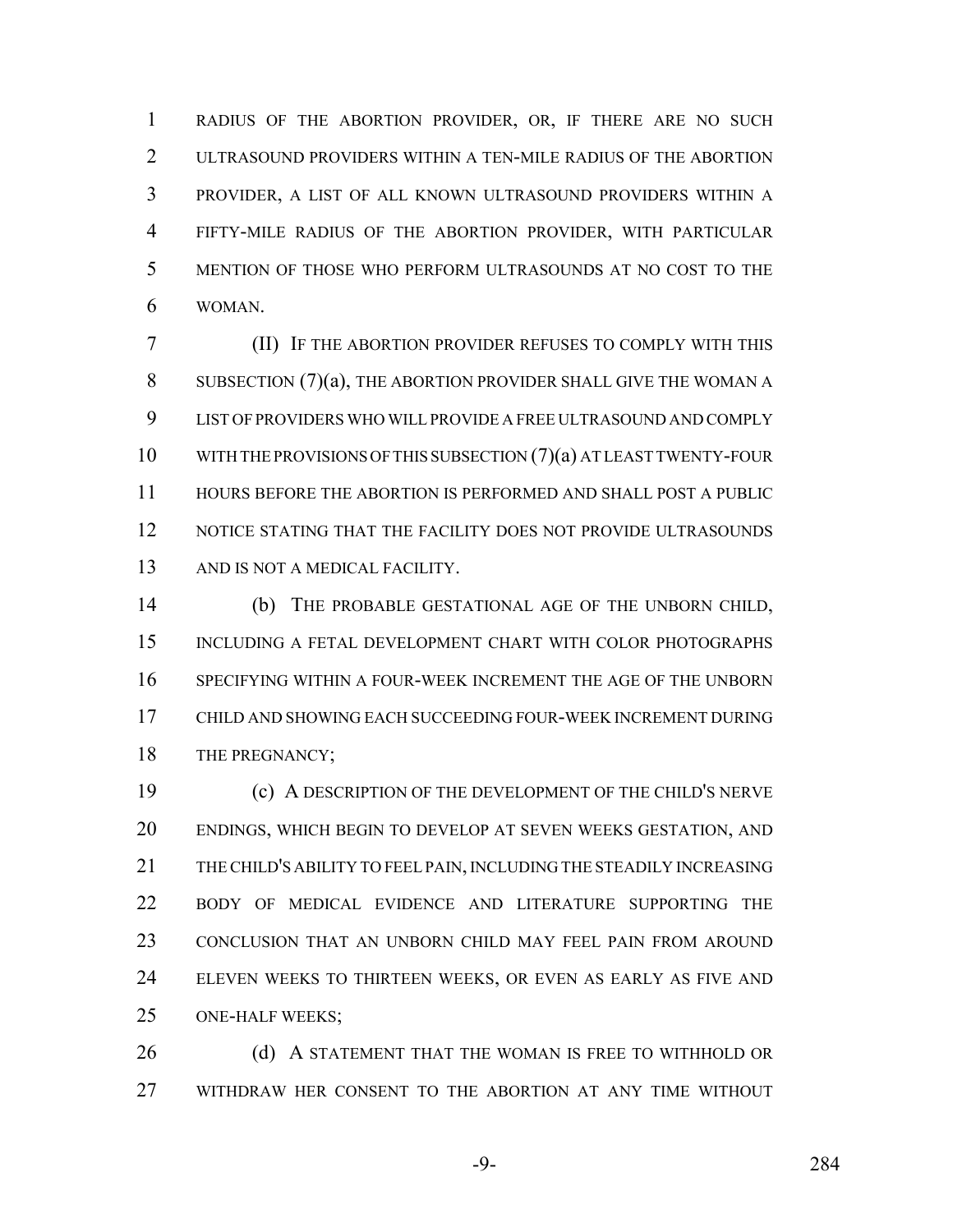AFFECTING HER RIGHT TO CARE OR TREATMENT IN THE FUTURE AND 2 WITHOUT THE LOSS OF ANY STATE OR FEDERAL BENEFITS TO WHICH SHE MIGHT OTHERWISE BE ENTITLED; AND

 (e) ANY OTHER MEDICAL OR OTHER INFORMATION THAT A REASONABLE PATIENT WOULD CONSIDER MATERIAL TO THE DECISION OF WHETHER OR NOT TO HAVE AN ABORTION.

 (8) (a) THE ABORTION PROVIDER SHALL PROVIDE THE INFORMATION REQUIRED IN THIS SECTION INDIVIDUALLY IN A PRIVATE ROOM AND PROVIDE THE WOMAN WITH AN ADEQUATE OPPORTUNITY TO ASK QUESTIONS AND RECEIVE ANSWERS SHE CAN UNDERSTAND.

 (b) IF THE WOMAN IS UNABLE TO READ THE WRITTEN MATERIALS REQUIRED TO BE PROVIDED TO HER UNDER THE PROVISIONS OF THIS SECTION, THE ABORTION PROVIDER SHALL READ THE MATERIALS TO HER AND, IF NECESSARY, SHALL EXPLAIN THE MATERIALS IN A WAY THAT IS UNDERSTANDABLE TO HER.

 (c) AFTER THE ABORTION PROVIDER HAS COMPLIED WITH EACH OF THE REQUIREMENTS OF THIS SECTION, THE WOMAN SHALL SIGN SEPARATE 18 STATEMENTS ATTESTING TO THE COMPLETION OF THE REQUIREMENTS. THE ABORTION PROVIDER SHALL, UNDER OATH AND UNDER PENALTY OF PERJURY, SIGN SEPARATE STATEMENTS THAT HE OR SHE HAS COMPLIED 21 WITH EACH OF THE REQUIREMENTS OF THIS SECTION.

**(d)** AN ABORTION PROVIDER SHALL NOT ACCEPT PAYMENT OR LEGALLY OR OTHERWISE BIND A WOMAN TO MAKE PAYMENT FOR THE PERFORMANCE OR INDUCING OF AN ABORTION PRIOR TO THE EXPIRATION OF TWENTY-FOUR HOURS FROM THE ABORTION PROVIDER'S FULFILLMENT OF ALL OF THE PROVISIONS OF THIS SECTION.

(9) A PERSON WHO RECKLESSLY VIOLATES ANY PROVISION OF THIS

-10- 284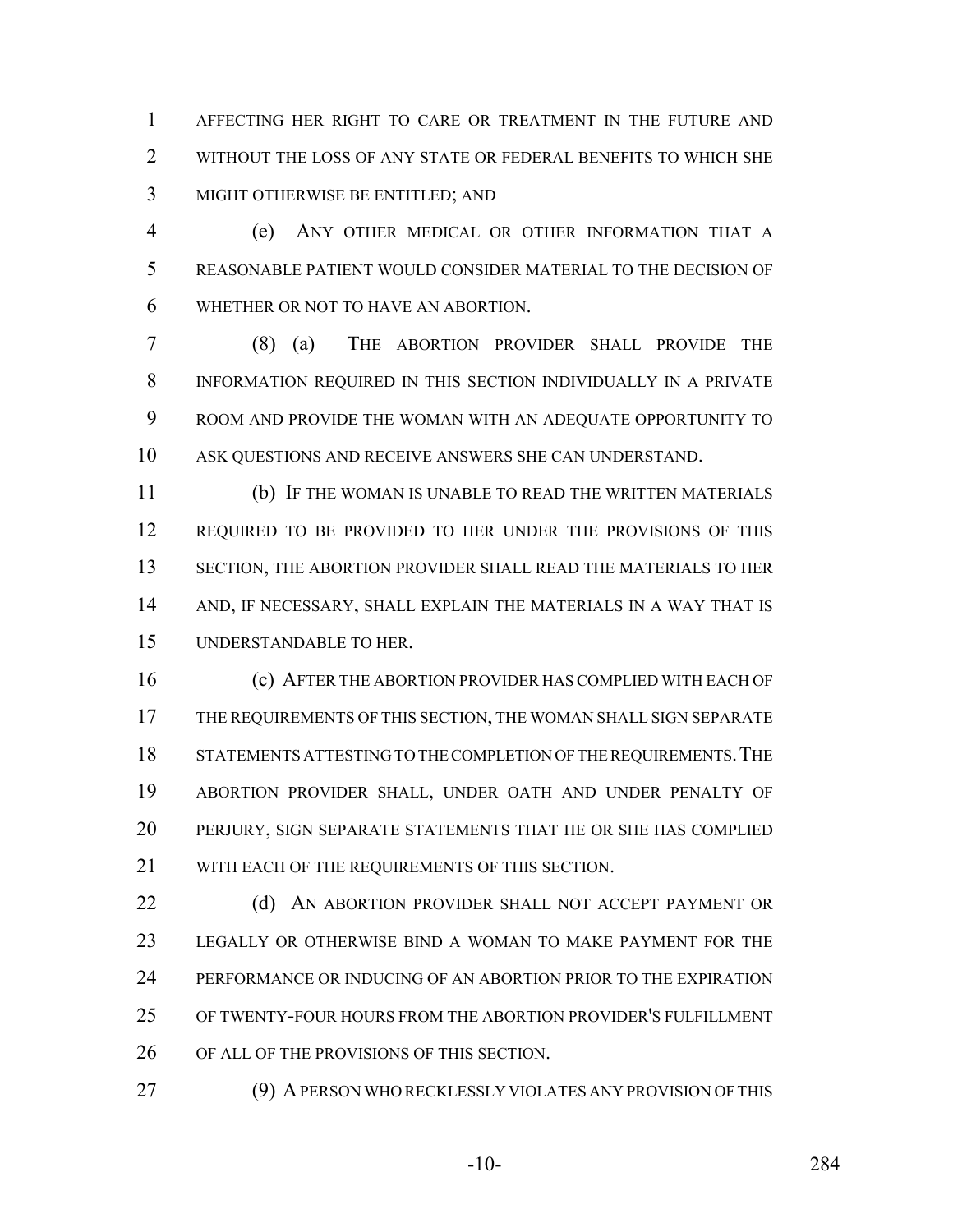SECTION, OR WHO PERFORMS AN ABORTION WITH REASON TO BELIEVE THAT SUCH AN ABORTION IS A VIOLATION OF THIS SECTION, COMMITS AN UNCLASSIFIED MISDEMEANOR AND SHALL BE FINED NOT MORE THAN ONE THOUSAND DOLLARS FOR EACH VIOLATION.

 (10) NOTHING IN THIS SECTION SHALL BE CONSTRUED TO PREVENT THE PREGNANT WOMAN FROM NOT LISTENING TO THE SOUNDS DETECTED BY THE FETAL HEART MONITOR OR FROM NOT VIEWING THE IMAGES DISPLAYED ON THE ULTRASOUND SCREEN.

 **25-6-405. Civil cause of action.** A PERSON WHO SUFFERS A LOSS OR INJURY AS A RESULT OF A VIOLATION OF THIS PART 4 BY AN ABORTION PROVIDER MAY BRING A CAUSE OF ACTION AGAINST THE ABORTION PROVIDER AND THE FACILITY WHERE THE ABORTION WAS PERFORMED, FOR DAMAGES, PUNITIVE DAMAGES, TREBLE DAMAGES, AND SUCH EQUITABLE REMEDIES AS THE COURT MAY DEEM APPROPRIATE.

 **25-6-406. Civil penalties and fines.** (1) AN ABORTION CLINIC IS SUBJECT TO CIVIL PENALTIES IF AN INSPECTION BY THE ATTORNEY GENERAL FINDS THAT THE ABORTION CLINIC:

 (a) FAILS TO OFFER THE INFORMATION REQUIRED IN THE RECEIPT OF INFORMATION IN SECTION 25-6-404; OR

(b) VIOLATES ANY PROVISION OF LAW.

(2) THE ATTORNEY GENERAL MAY IMPOSE FOR EACH VIOLATION:

- (a) A FINE OF UP TO ONE THOUSAND DOLLARS; OR
- (b) SUSPENSION OR CLOSURE OF THE FACILITY WHERE THE VIOLATION WAS FOUND FOR EACH VIOLATION.

 **25-6-407. Preemption and severability.** (1) THIS PART 4 SHALL 26 NOT BE CONSTRUED TO PREEMPT OR SUPERSEDE ANY PROVISION OF LAW OR ANY PROVISION OF LAW THAT IS MORE RESTRICTIVE THAN THE